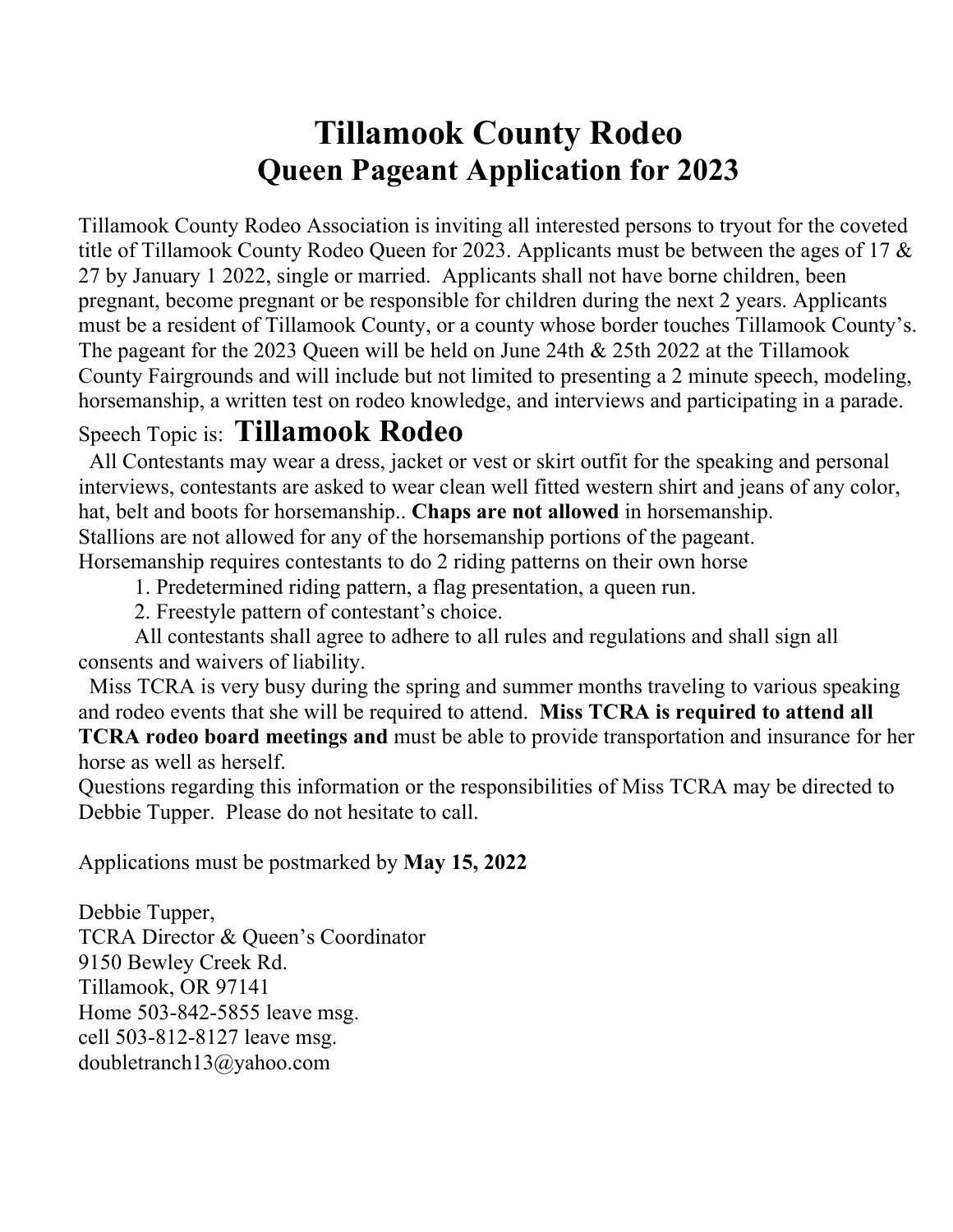### **Tillamook County Rodeo Queen Pageant Application for 2022**

| Name                              |              |            | Date of Birth      | Age                 |
|-----------------------------------|--------------|------------|--------------------|---------------------|
| Address                           |              |            | City               | Zip                 |
| Home Phone                        |              |            | Cell Phone         | Email               |
| Shirt size                        |              | Pants size |                    | Horse blanket size  |
| PARENT INFORMATION if applicable: |              |            |                    |                     |
| Mother Name                       |              |            | <b>Father Name</b> |                     |
| Address                           |              |            | Address            |                     |
| City                              | <b>State</b> | Zip        | City               | Zip<br><b>State</b> |
| Phone #                           |              |            | Phone #            |                     |

If you are interested in becoming a contestant for the 2023 Miss TCRA, please send the following information to the address below.

Application includes all of the following.

 **Resume (**school activities, hobbies, special honors, prior court experience, accomplishments, employment, clubs special training, future goals etc.

\***Statement** "Why You want to be Miss TCRA"(50 words or less)

**\*Biography (**150 words or less)

\***Color photo 5 X 7** (head shot, no crowns or banners)

\***Signed liability waiver and contract** 

#### **\*Photo Release Form- (if photographer requires)**

Application deadline May 15, 2022 Pageant will be held at the Tillamook County Fairgrounds June 24 & 25, 2022.

#### **PERSONAL REFERENCE**: (not a family member)

| Name                 |              |           |       |  |
|----------------------|--------------|-----------|-------|--|
| Address              | <b>State</b> | $\rm Zip$ | Phone |  |
| APPLICANT SIGNATURE: |              |           |       |  |

Tillamook County Rodeo Assoc.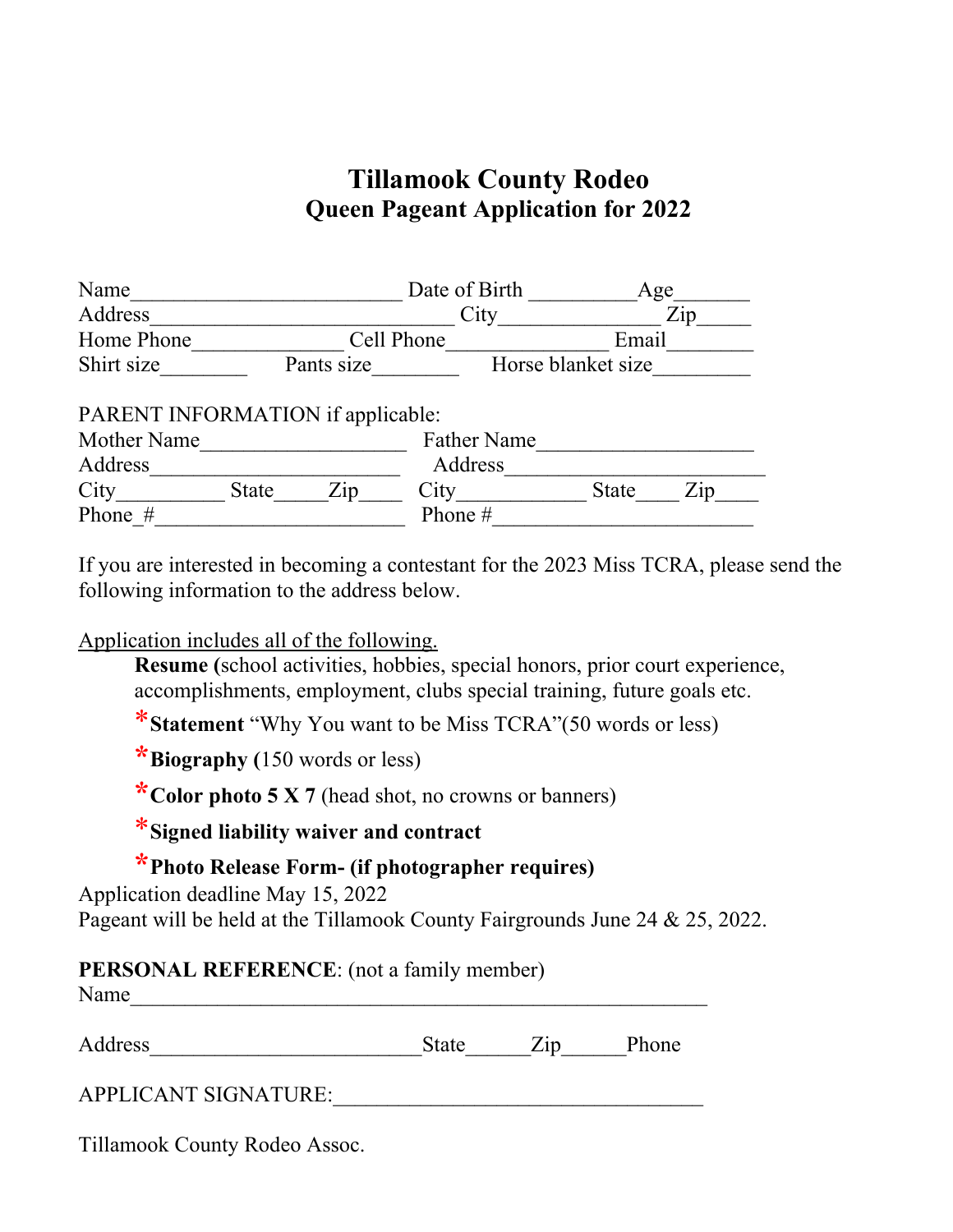Queen Coordinator c/o 9150 Bewley Creek Rd. Tillamook, OR 97141

# **TCRA Rodeo Queen's Contract**

 1. During your reign as the Tillamook County Rodeo Association Queen, you will be the "Ambassador" for the Tillamook County Rodeo and will be expected to portray the highest of moral standards and show the ideals of womanhood. Appearance shall reflect being" on the job" at all times setting an example beyond reproach. Applicants shall not have children, been pregnant or become pregnant during the reign.

 2. As Queen you will be expected to uphold the proper lady-like image of a Rodeo Queen. The use of inappropriate behavior and/or language will not be tolerated while representing the Tillamook County Rodeo. This includes any and all information text or photos on or in any internet chat rooms including, but not limited to, "My Space, You Tube, Facebook, Twitter e.g.

 3. Drinking of alcoholic beverages or use of drugs will not be permitted while you are representing the Tillamook County Rodeo Association at designated activities. Smoking of tobacco is not prohibited, but will not be permitted while participating at designated functions.

 4. As Queen you will be required to provide yourself with transportation and a horse suitable for the activities that you will be asked to participate in. Insurance for yourself, horse, vehicle and trailer will be required.

 5. No Money is provided by Tillamook Co. Rodeo Association all monies shall be generated from sponsors, or at your own expense. All sponsor monies shall be run through the special Tillamook County Rodeo Queen account. Queen coordinator has total authority as to how the money is spent. Receipts must be submitted to receive reimbursement.

 6. As Queen you will be expected to attend all TCRA designated events, this includes all scheduled board meetings, unless there is an emergency or illness. Any requests for not attending scheduled events must be approved by the Queen's coordinator/director. Duties begin following your coronation, thru the month of December of the same year. Also you will be expected to help at the rodeo the summer, following your reign, by carry carrying the flag for the Grand Entry in both Friday and Saturday performances of the Tillamook Co.Rodeo.

7. As Queen you will be expected to wear appropriate clothing and accessories when attending any event representing the Tillamook County Rodeo Association. The Queen's Wardrobe is to be worn at specified functions only. For whatever reason items purchased but unused become property of TCRA.

 8. It shall be your responsibility as Queen to keep yourself neat, clean, and well groomed at all times. Clothes must be clean, pressed and you must be in appropriate and complete Queen attire at each event, meeting or appointment, as determined by the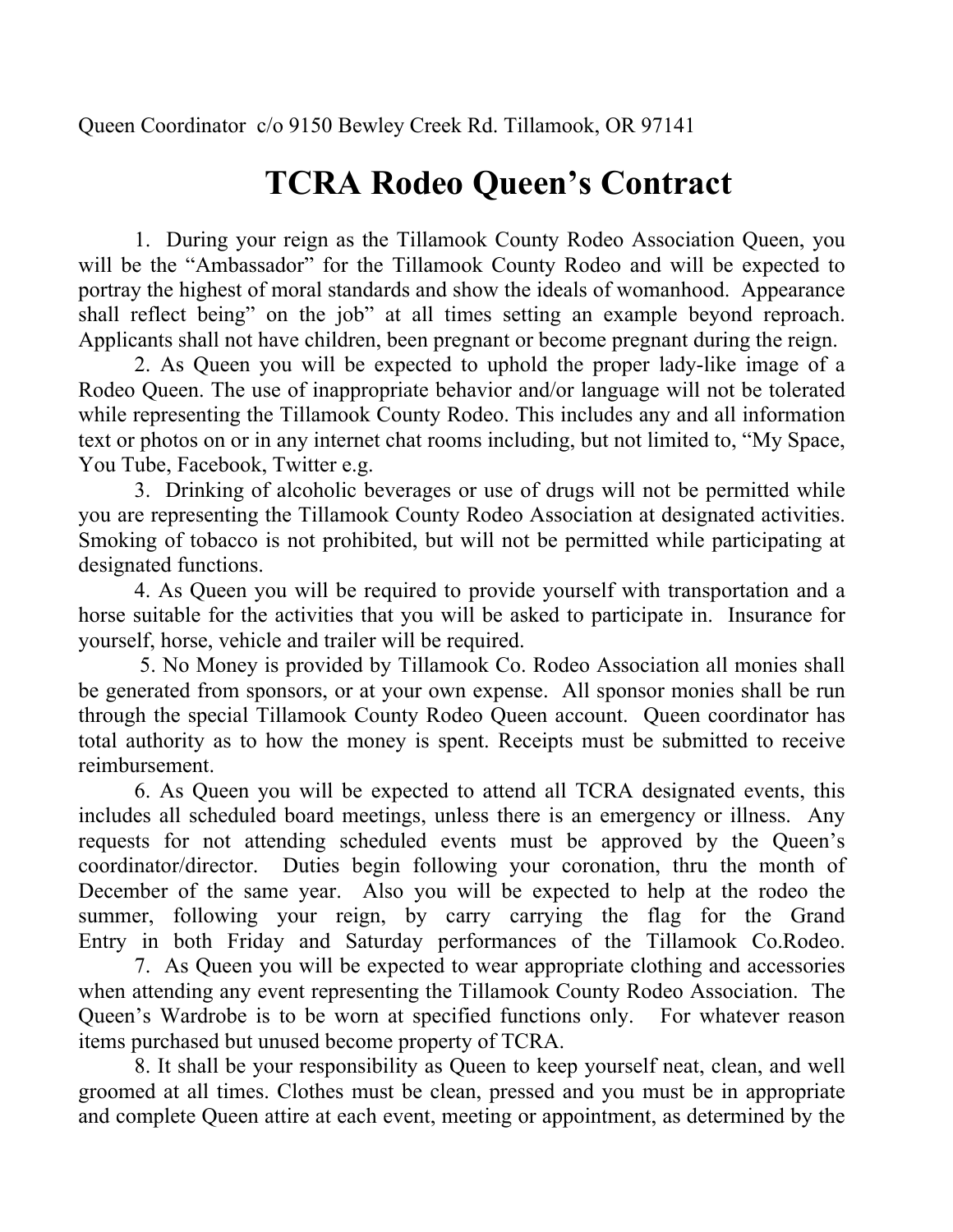queen coordinator. Horse & Tack shall be clean, in proper and safe working order at all times.

 9. If, as TCRA Queen you decide to apply and represent other rodeo associations after your TCRA reign is fulfilled, you may not solicit service organizations or business in Tillamook County, for any rodeo purpose, without written permission from the TCRA board of directors.

 10. If, at any time you are observed violating any of these rules, by the TCRA Queen Director, members of the Board of Directors, or any of the Tillamook County Rodeo Association general membership, you will be barred from participating in the next event; the second violation will result in your dismissal as the Queen of the Tillamook County Rodeo. At this time the Runner up will be asked to assume the duties of Queen. If there is no runner up the TCRA advisor and the board of directors reserves the right to either appoint a queen or contact the past queens (in reverse chronological order) until a queen is found or forego a queen for the rest of the reign.

 11. The following is the property of the TCRA and will be returned in good condition within 10 days of completion of reign or immediately upon dismissal.

> **CROWN**  SERAPE & 1 NAME PACTH ASSOCIATION BREAST COLLAR ASSOCIATION CHAPS SADDLE PADS (if borrowed) PARADE FLOWER PACK (if borrowed) ANY ITEMS UNUSED OR BORROWED

The TCRA Queen may retain upon completion of the reign the following: Anything purchased with sponsor money if used during the reign

DRESS OUTFIT( dress, skirt, jacket etc.) JEWLERY, (unless borrowed) BUCKLE, **HATS**  PANTS BOOTS Unless she wishes to return any items to TCRA for the Queen's closet.

Any monies left over and unused items become property of Tillamook Co. Rodeo Association to be used for any revolving items that need to be replaced, such as breast collar, chaps, or crown.

**Contract & Liability Release** -(Must be returned with application)

The dates of the reign as TCRA Queen will be after coronation, through December 31, 2022

I have read the above rules in their entirety. I understand them and I do hereby agree to abide by these rules of the Tillamook County Rodeo Association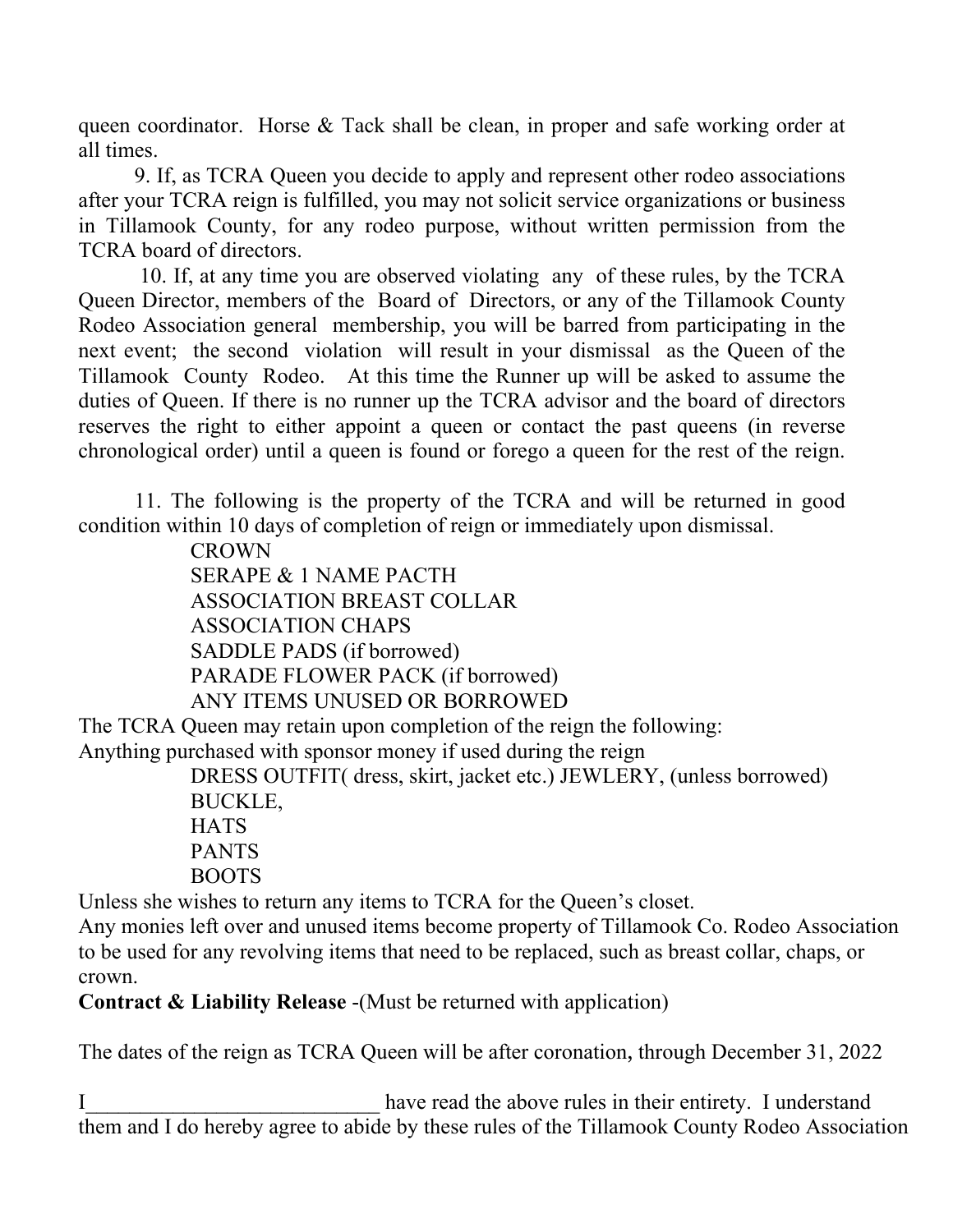for the entire duration of the pageant and the entire duration my reign should I be chosen as 2022 TCRA Queen.

| Signature: |
|------------|
|------------|

Signature: The Contract of the Society of the Contract of the Contract of the Contract of the Contract of the Contract of the Contract of the Contract of the Contract of the Contract of the Contract of the Contract of the

# **Liability Release**

 I, the undersigned, hereby agree for myself and my heirs to fully and forever release and discharge Tillamook Co. Rodeo Association (hear after named TCRA) and its' board members thereof from any claims, demands, damages, rights of action of or causes of action for damages or loss on account of any injuries or damages, or otherwise of every kind and character to me or to other persons or property resulting from or which may result either directly or indirectly from the participation and use of the facilities or equipment of Tillamook County Rodeo and and/or Tillamook County Fair or its owners, operators directors or employees. I hereby agree that I am using these facilities at my own risk and I assume full responsibility for such use and for any result thereof. In addition I/We agree to assume all responsibility and risk from participation in these equine activities. I fully understand that horseback riding is a risk sport and I engage in the sport at my own risk. I shall abide by all the rules of Tillamook County Rodeo and Tillamook County Fair now in effect or later adopted. And, I further agree to hold TCRA and its directors and Tillamook County Fair and its directors, manager and employees free and harmless from all damages, and/or liability for any injury to me/my person, horse or property, arising as a result from this participation including attorney and court costs.

| Date<br>Signature                  |         |
|------------------------------------|---------|
| <b>Emergency Contact</b>           | Phone   |
| Insurance Co.                      | Policy# |
| Doctor and Phone:                  |         |
| Allergies:                         |         |
| Medications currently being taken: |         |